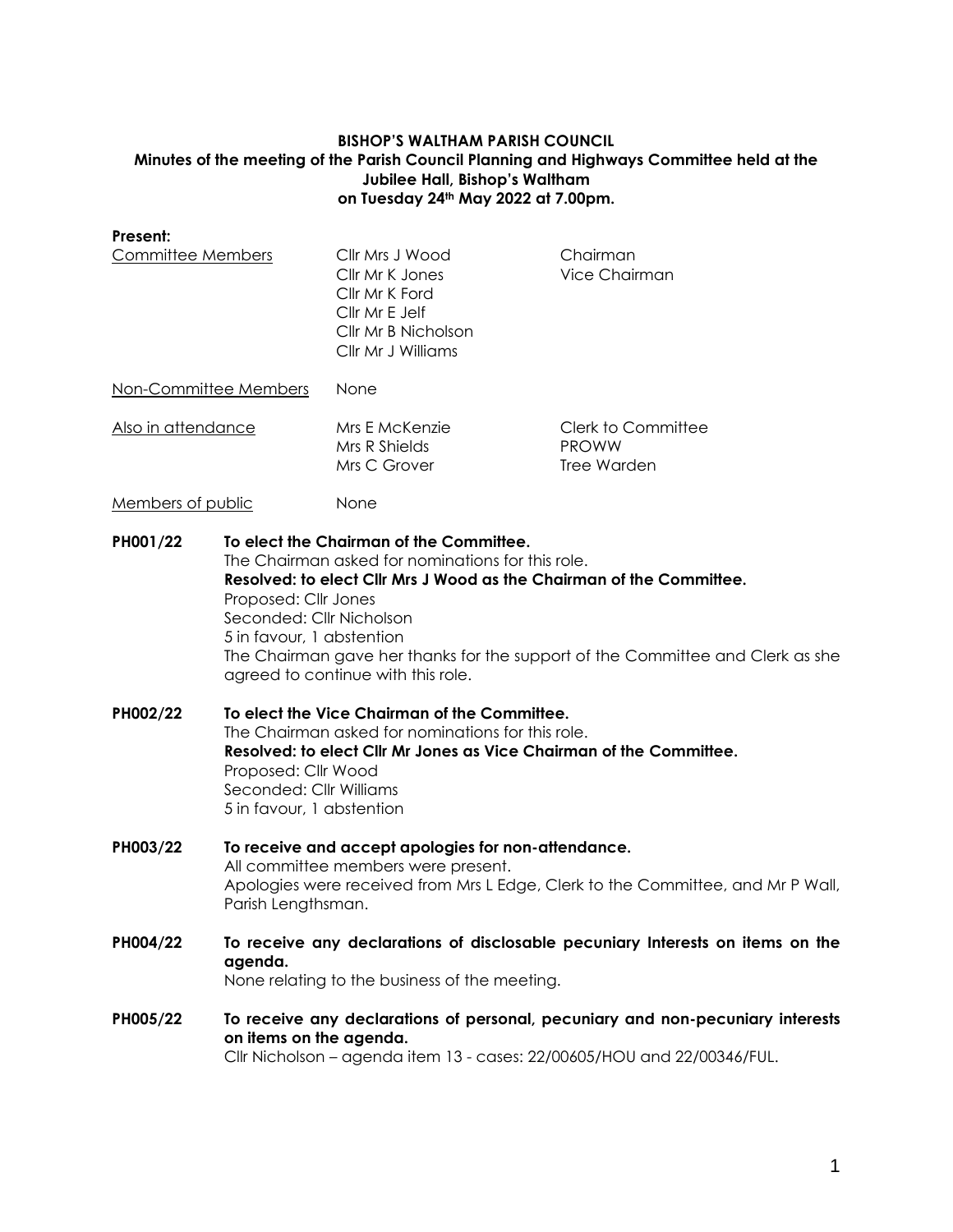## **PH006/22 Public Session**

A potential high street business queried a section of air/light bricks in the pavement outside a high street premises and asked if this was the landlord, tenant or council's responsibility to maintain.

The Clerk was asked to investigate lease and deeds of property and contact HCC for pavement maintenance. **Action: Clerk**

Recent tree felled in Basingwell Street by Hampshire City Council for health and safety reasons was queried as no prior communication had been made to the local residents or Parish Council. No planning application had been seen. This tree was noted as being in the conservation area and the replacement tarmac was not a suitable surfacing for this site.

Committee agreed to send letter to HCC and WCC outlining concerns with reply requested on plans for replacement tree or planting. **Action: Clerk**

An advert for the small parcel of land for auction at Leopold Drive was noted as potentially misleading.

The Committee would continue to monitor such green spaces being put up for sale.

A resident had complained to Hampshire Highways about the Speed Indicator Device on The Hangers that highlighted a speed of 36mph as amber, where the limit was 40mph. The Committee acknowledged that the system was like a traffic light system and therefore 36mph amber was highlighted as approaching the 40mph red warning light.

Reply to be sent to the resident with explanation. **Action: Clerk**

The Chairperson highlighted the forthcoming opportunity to attend a wastewater tour at Havant.

Dates were requested for the next meeting of the Doctors' Surgery Working Group. **Action: Working Group**

# **PH007/22 Parish Lengthsman's Report.**

## **To consider any motion put to the meeting as a result.**

Mr Wall was not present at the meeting. The Committee thanked him for his tour of drains recently undertaken. This was further detailed as an agenda item later in the meeting.

# **PH008/22 Parish Council's Tree Warden Report.**

# **To consider any motion put to the meeting as a result.**

Mrs Grover reported/commented on the following:

Two tree applications investigated – North House willow and Church Hall yews. One concern about the trees within the woodland adjoining the Lower Lane Depot was viewed as raised by a resident. The large ash tree had been removed due to die back disease. Winchester City Council noted the other trees were deemed not at risk and therefore not due for TPO protection.

Progressing with her review of the SHEELA sites and a report would follow soon.

# **PH009/22 Parish Rights of Way Warden's Report. To consider any motion put to the meeting as a result.** Report on file – noted.

Mrs Shields reported/commented on the following:

i) Hoe Road Recreation Ground outside perimeter footpath – footpath needs checking by parish council groundsmen to ensure a clear pathway.

### **Action: Clerk/Groundsmen**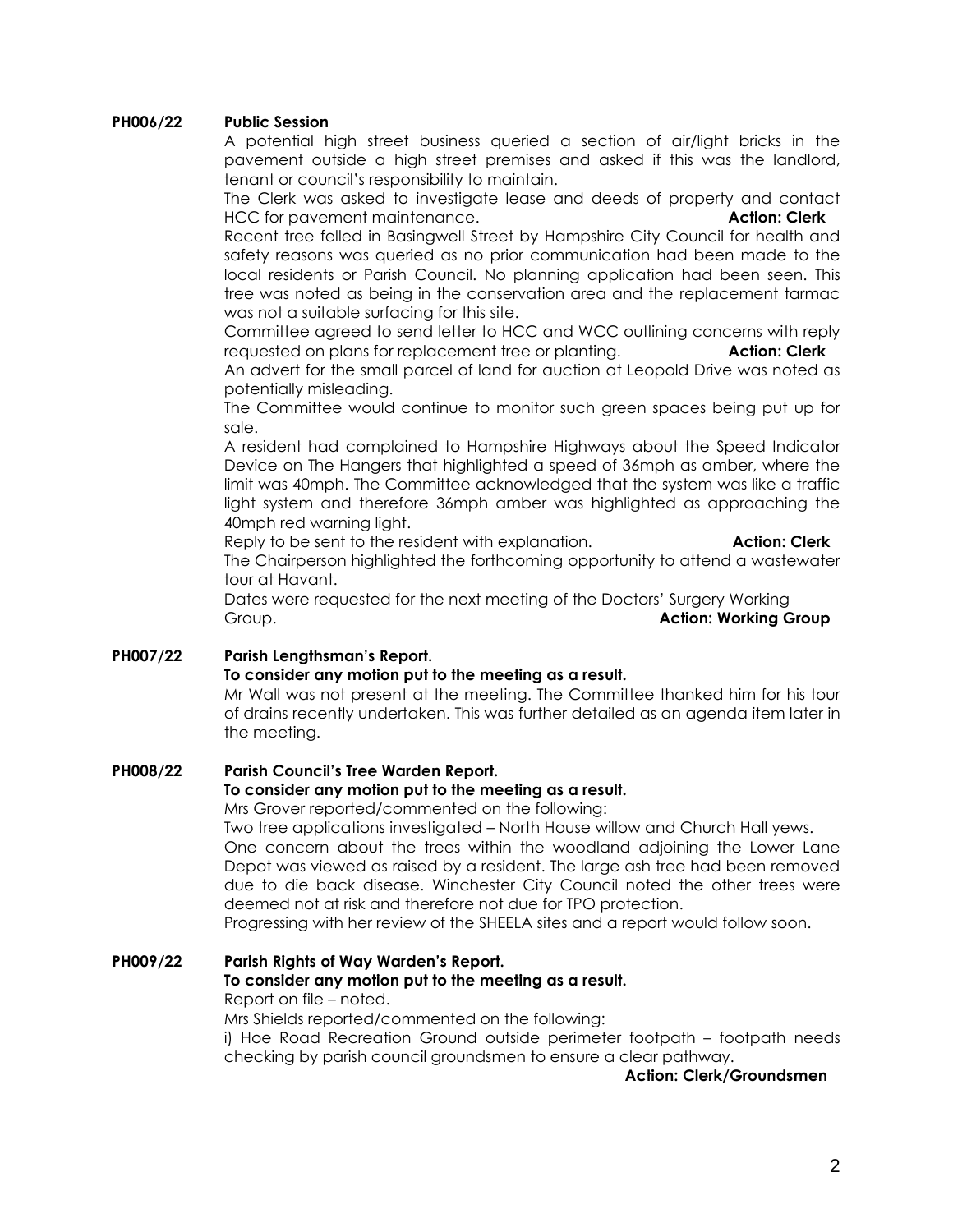ii) Suetts Farm footpath – new owners need a gentle reminder of responsibility to keep the path clear and well maintained.

Letter to be sent to new owners **Action: Clerk/JW** 

iii) Farm Vehicles on Paradise Lane from 'Freehills Farm' raised as a concern. Letter or meeting with owners to be arranged. **Action: Clerk/JW**

Footpath 39 - The PROWW thanked the Parish Council, and contractors involved, for the moving and installation of new gates, and the funding thereof. This project would be highlighted in the next edition of the Parish News magazine.

New wardens were reported as active in the parish and the PROWW had encouraged them to a meeting on 16<sup>th</sup> June to meet established wardens and foster relations.

iv) Concern was noted on the lack of contact with Hampshire Countryside Access regarding Footpath 42A. Clerk to chase.

v) Action still had not been seen on the Runnymede steps. Clerk to contact Woodland Trust. **Action: Clerk**

**PH010/22 Minutes of the meeting of the Planning and Highways Committee - 26th April 2022. Resolved: to approve the minutes of the meeting of the Planning and Highways Committee of the 26th April 2022.**

Proposed: Cllr Jones Seconded: Cllr Jelf All in favour.

**PH011/22 Actions Arising from the Minutes of the meeting of the 26th April 2022** *(for information only).*

Noted.

Car Wash and Planters – agenda items this meeting Community Payback Scheme – no update as yet Railway Line Fencing – funding in place now – update Committee by email.

### **PH012/22 Financial Position Year to Date. To note current position.** Position year to date noted.

**PH013/22 Planning Applications for consideration. 22/00850/TPC Closing date for comments: 1.6.22** Mr P Emmerson 2 Yew Trees – Fell.

**St Peter's Church Hall, Free Street, Bishop's Waltham.**

*Recommendation from Tree Warden(see photos below): Yews are incredibly slow growing, and these trees have obviously been co-existing with the hall and old school building wall (now library) for a great many decades. Our grandparents would have sheltered under them when using these public buildings.*

*They are part of the intrinsic greenness beauty of Bishops Waltham and it's our history. Felling them would I feel be to the detriment of this rural and green town. Plus T2 has an active bluetit nest in a hole in the trunk.*

*It was noted that no reason was given in the application for the felling. Is the tree diseased? Is the wall adjoining it at risk?* 

*Recommendation- Objection. CP20 noted as reason for objection. Refer to arboricultural officer for comment 5 in favour, 1 abstention.*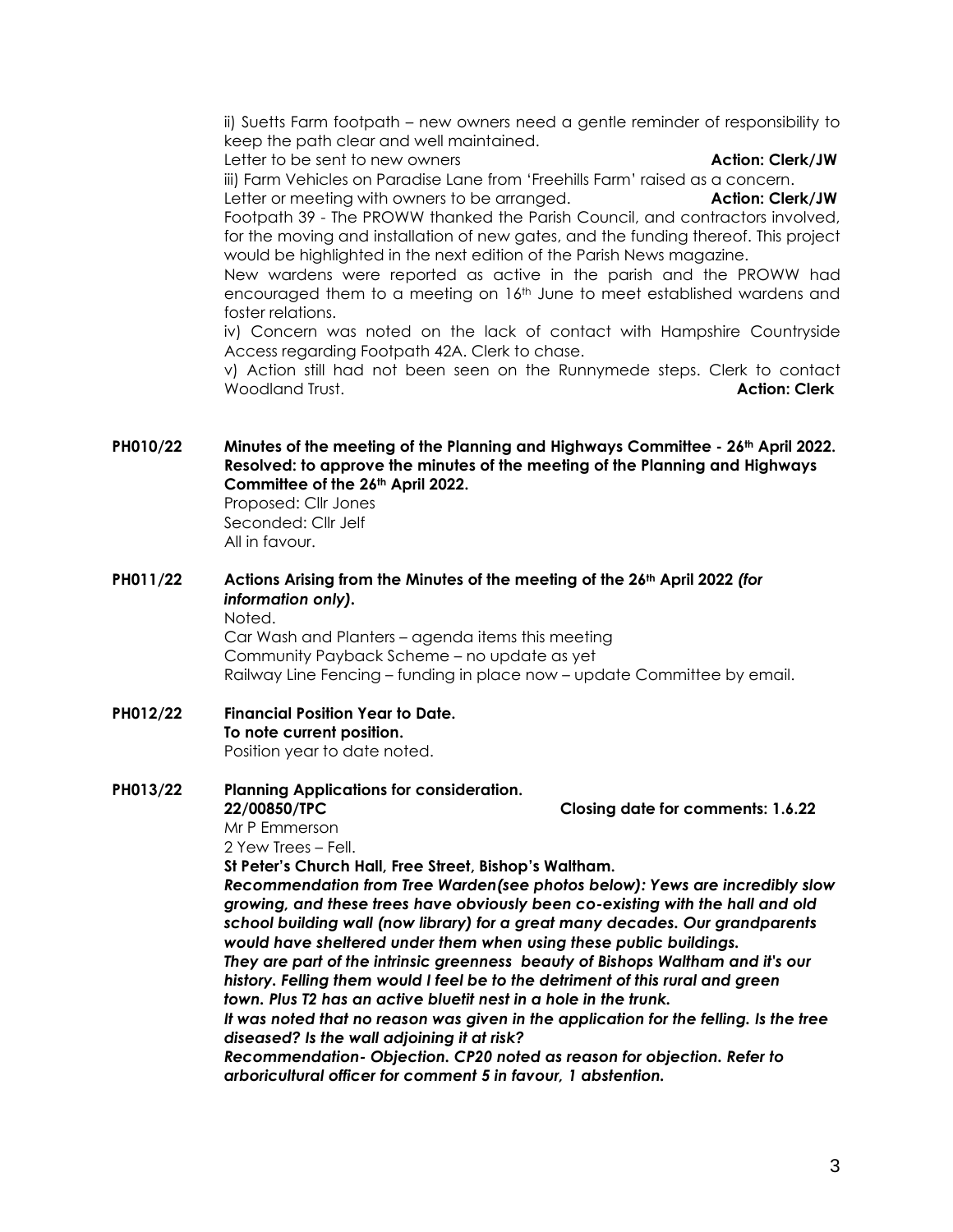**22/00508/HOU Closing date for comments: 20.5.22**

Mr W East

Proposed garage conversion into habitable area.

**8 Poppy Close, Bishop's Waltham, SO32 1TD.**

*Recommendation: No objection – unanimous – two off street parking spaces available.*

**22/00605/HOU Closing date for comments: 7.6.22**

Mr & Mrs Latouf Replacement glazing and roof to existing rear conservatory. **Devonia, Rareridge Lane, Bishops Waltham, SO32 1DX.** *Recommendation: No objection – 5 in favour, 1 abstention.*

### **22/00346/FUL Closing date for comments: 1.6.22**

Mr C Tickner

Construction of first floor extension to existing garage; formation of carport; use of first floor of garage structure as 2no holiday letting rooms (change of use). **Fairlawn, Station Road, Bishops Waltham, SO32 1DH.**

*Recommendation: Support provision of overnight accommodation to support the local economy (BW Forward Plan 2019-23) – 5 in favour, 1 abstention.*

### **22/00552/LIS Closing date for comments: 1.6.22**

C/o Mr P Emmerson Take down dilapidated masonry gate post and rebuild. **St Peters Church, Maypole Green, Bishops Waltham, SO32 1EE.** *Recommendation: No objection – unanimous.*

**22/00542/HOU Closing date for comments: 9.6.22**

Mr & Mrs Yates Single storey flat roof rear extension with private raised terrace. **Butts Cottage, Free Street, Bishop's Waltham, SO32 1EE** *Recommendation: No objection – unanimous.*

# **PH014/22 Planning Applications.**

# **Decisions by WCC Delegated Officers/Committee, SDNP Planning Authority and Appeal Decisions.**

Noted.

Discussion on skate ramp – Chair to discuss with Clerk. Note that facility for home use only, not business. Causing no problems so far.

## **PH015/22 Ditch and Drainage Tour – to consider the report and any actions.**

The working group stated how interesting this tour had been, how useful and yet infuriating at the level of poor maintenance leading to problems i.e. flooding. Highlights a clear need to be proactive in having a maintenance schedule in place. The health and safety aspect of Claylands Road ditch/drain was of concern and if no responsible service manager could be found then this issue should be taken to Finance, Policy and Resources Committee and Full Council to discuss needed action. Relevant officers should be invited out to see problems and plan remedial actions. The BWPC H&S consultant could view the site too, when new company appointed.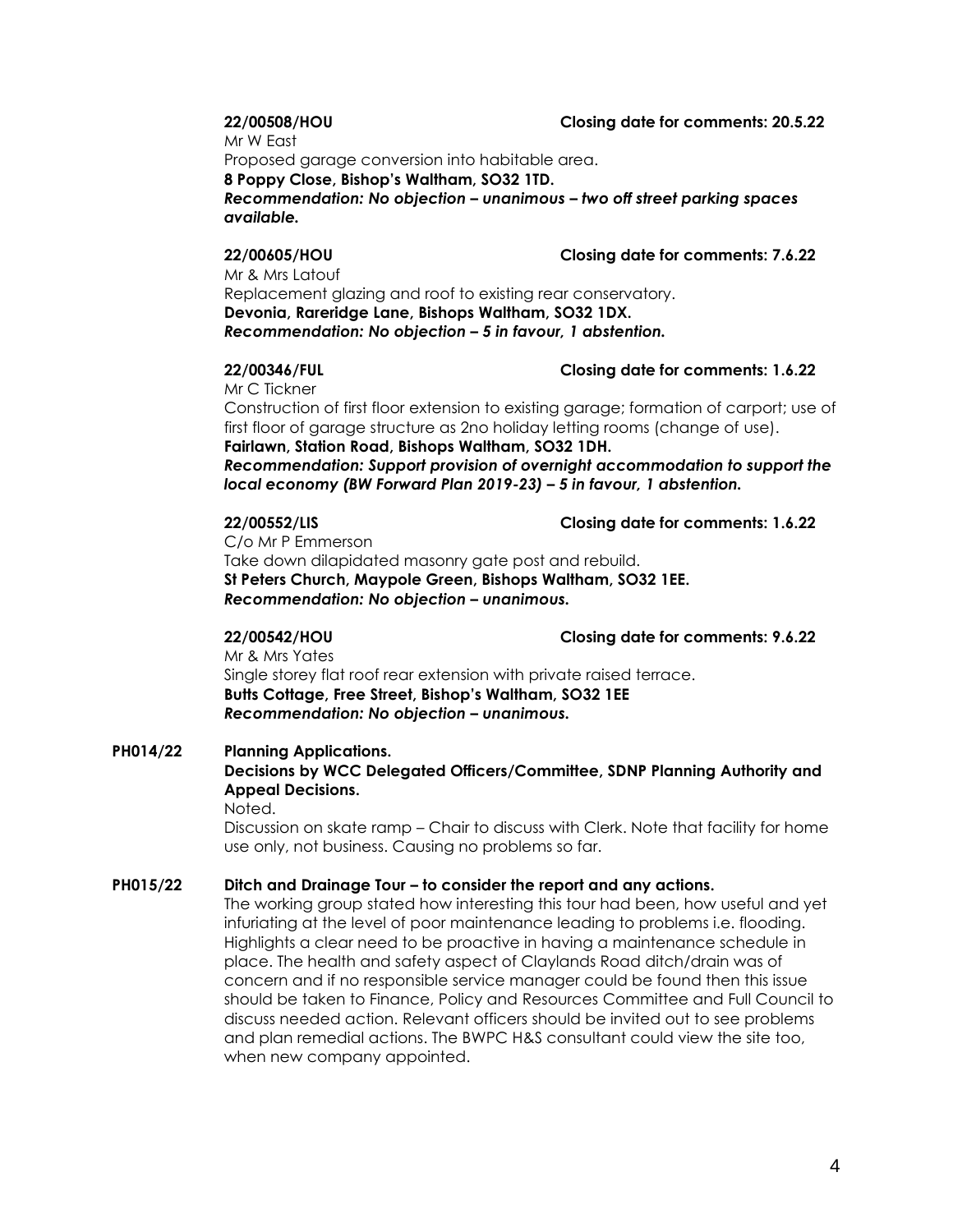**Resolved: To send report to Hampshire County Council/Highways, Winchester City Council, Flick Drummond MP for Meon Valley, and Southern Water for their response. Proposed: Cllr Wood Seconded: Cllr Jones All in favour. Action: Clerk**

**PH016/22 Street Naming policy – for review.** The policy and ideas for future street names was discussed. Social media consultation suggested to engage community suggested. **Resolved: To recommend the policy as tabled, without any changes, to the Finance, Policy & Resources Committee Proposed: Cllr Wood Seconded: Cllr Jones All in favour Action: Clerk**

**PH017/22 Car Wash – actions for consideration.** No update known. **Resolved: To send further email/letter to pursue a response with regard to the future of the site Proposed: Cllr Wood Seconded: Cllr Williams All in favour Action: Clerk**

**PH018/22 Planter Purchase – for consideration.** Options considered in terms of location and style of planter. The Committee agreed to speak to Bishop's Waltham In Bloom about location and style, to speak to G Westcombe about possible craft creation of planter (materials to be supplied), to liaise with WCC about this planter for Basingwell Street site possibly, to check previous planter plan for St Bonnet Close.

**Action: Clerk**

**PH019/22 Speed Indicator Device: Reports – for consideration.** Noted – SID does highlight work traffic movements, especially over Easter period.

SID does work to slow drivers down, especially on Coppice Hill. Churchill Avenue noted as effected by two junctions joining close by and therefore some drivers slow to accelerate or in process of slowing down. Request to move device lower down Winchester Road into 40 mph zone to check perception of speed in that area. This would enable a comparison of data in terms of zones and speed limit.

As an aside, mentioned in Chairman's Report, speeds around new Bishop's Meadow entrance a concern. Poor visibility splays queried with a site visit by Hampshire Highways suggested or a letter. To be further discussed at next meeting as an agenda item. **Action: Clerk**

# **PH020/22 Grant opportunities – for consideration.**

Noted.

It was queried if any funding could be found for ditch clearance works. Clerk to check. **Action: Clerk**